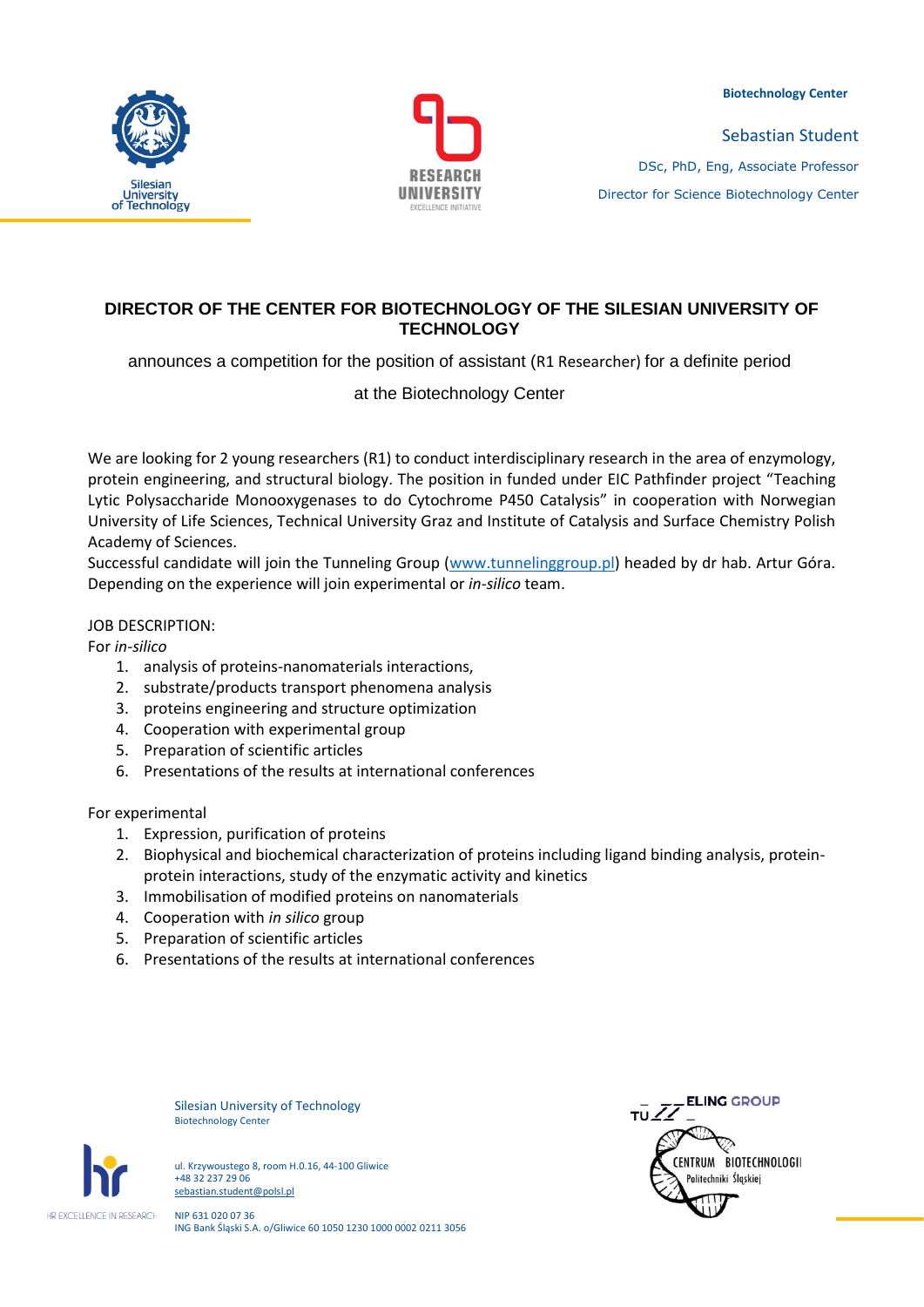





Sebastian Student DSc, PhD, Eng, Associate Professor Director for Science Biotechnology Center

# APPLICATION MUST INCLUDE:

- 1. Application letter
- 2. Personal questionnaire
- 3. Diploma of obtaining a MSc degree in biology, chemistry, biochemistry or related fields (diploma has to be provided before date of employment)
- 4. Curriculum vitae (CV) including a complete list of publications
- 5. Information on scientific and didactic achievements and the direction of its further activity
- 6. Opinion of an independent researcher regarding the candidate
- 7. Statement on the level of knowledge of an English language
- 8. Statement that the Silesian University of Technology will be the primary place of work

## ADDITIONAL REQUIREMENTS

Due to required starting date:

- 1. MSc diploma MUST be recognized in Poland (please visit:<https://nawa.gov.pl/en/recognition> for more information)
- 2. In the case of a candidate from outside the European Union recent working EU visa

## PROFIL OF CANDIDATE:

- 1. First Stage Researcher (R1)
- 2. Documented scientific achievements in international journals in the field of biophysics, molecular biology, structural biology and/or enzymology
- 3. Documented participation in international scientific conferences and research projects
- 4. Fluent English (minimum B2),
- 5. Knowledge of molecular dynamics of proteins including accelerated or advanced sampling techniques, excellent knowledge of other computational methods and bioinformatics tools or knowledge of experimental techniques used in structural biology, proteins characterisation, binding affinity analysis, proteins stability analysis, enzymes activity assessment, purification and modification of proteins
- 6. High motivation and enthusiasm for research, independence, good organizational skills

#### WE OFFER:

- 1. Employment under the fixed period employment contract for 1 years with the possibility to extend to 3 years in the research project EIC Pathfinder project "Teaching Lytic Polysaccharide Monooxygenases to do Cytochrome P450 Catalysis" led by dr hab. Artur Góra
- 2. Possibility to perform PhD study
- 3. International and multidisciplinary environment (microbiology, enzymology, entomology, organic chemistry, computational chemistry, bioinformatics, ecotoxicology)

Silesian University of Technology Biotechnology Center



ul. Krzywoustego 8, room H.0.16, 44-100 Gliwice +48 32 237 29 06 sebastian.student@polsl.pl

NIP 631 020 07 36 ING Bank Śląski S.A. o/Gliwice 60 1050 1230 1000 0002 0211 3056